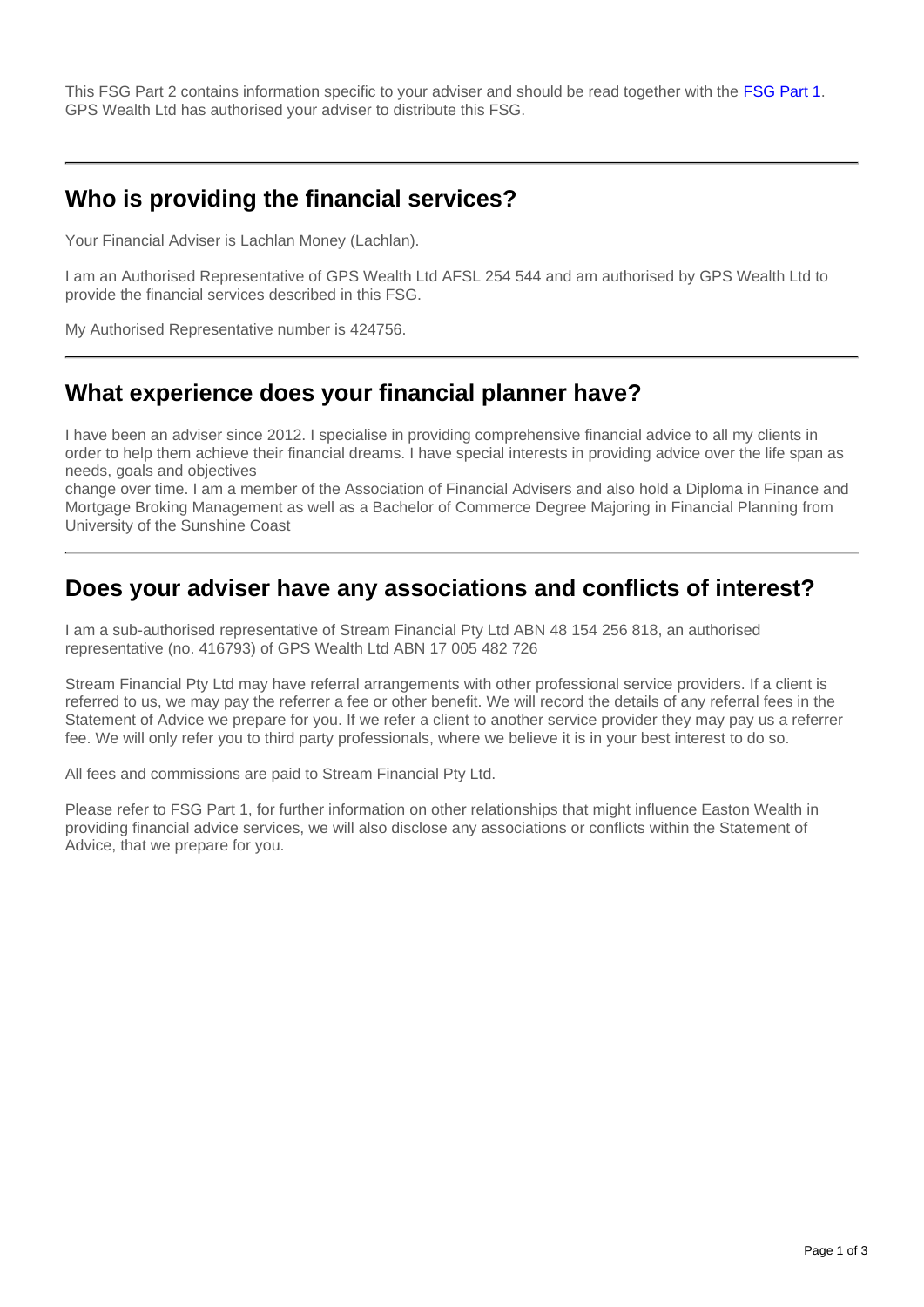# **What qualifications has your adviser completed?**

**Qualification Name**

# **Authorised Products and Services**

**I am authorised in the following products and services:** Investment Life Insurance and Life Risk Insurance Products Managed Investment Schemes including IDPS Retirement Savings Accounts Standard Margin Lending Facilities Superannuation Self-Managed Superannuation Funds Direct Equities